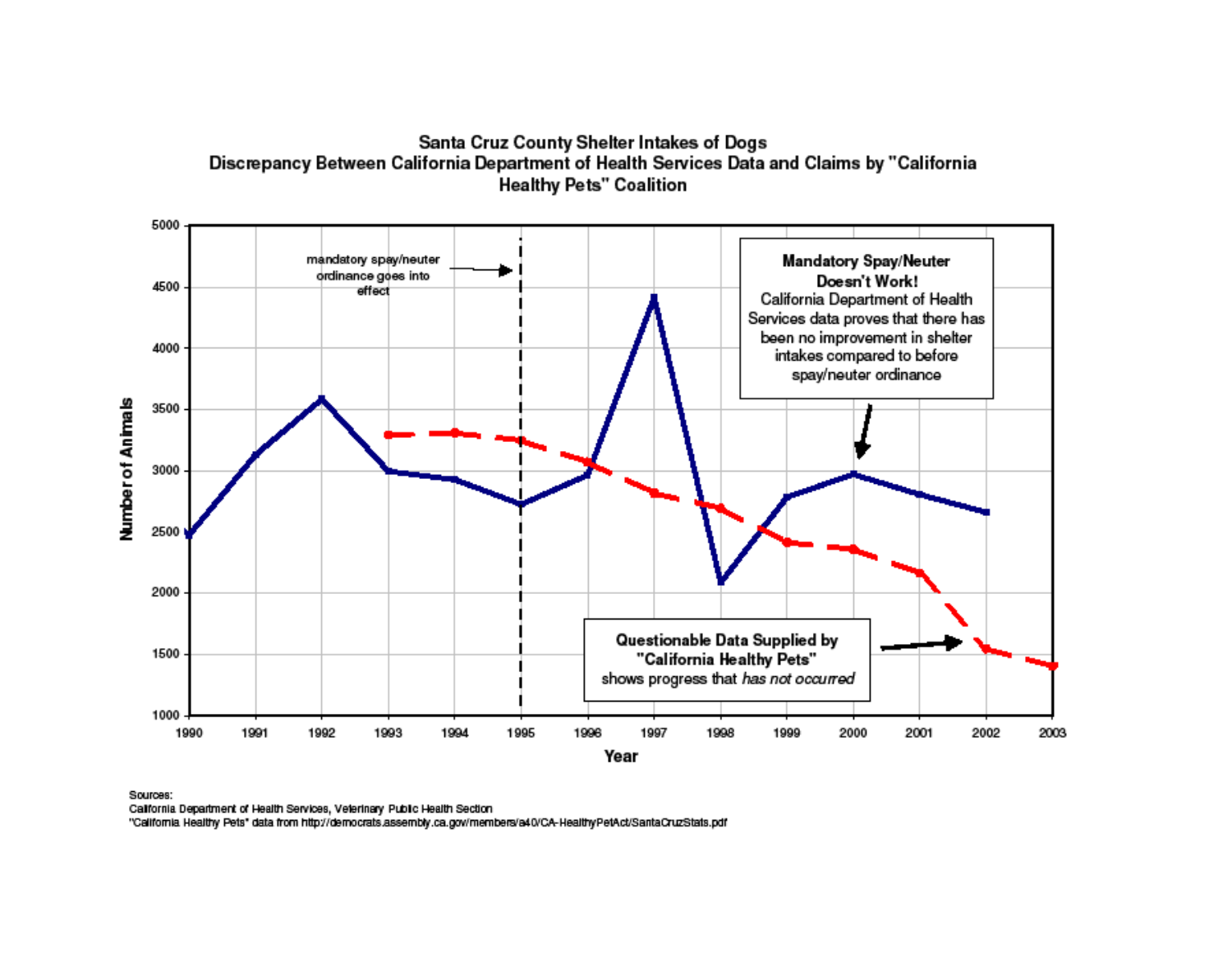Santa Cruz County Shelter Intakes of Cats Discrepancy Between California Department of Health Services Data and Claims by "California Healthy Pets" Coalition



Sources:

California Department of Health Services, Veterinary Public Health Section

"California Healthy Pets" data from http://democrats.assembly.ca.gov/members/a40/CA-HealthyPetAct/SantaCruzStats.pdf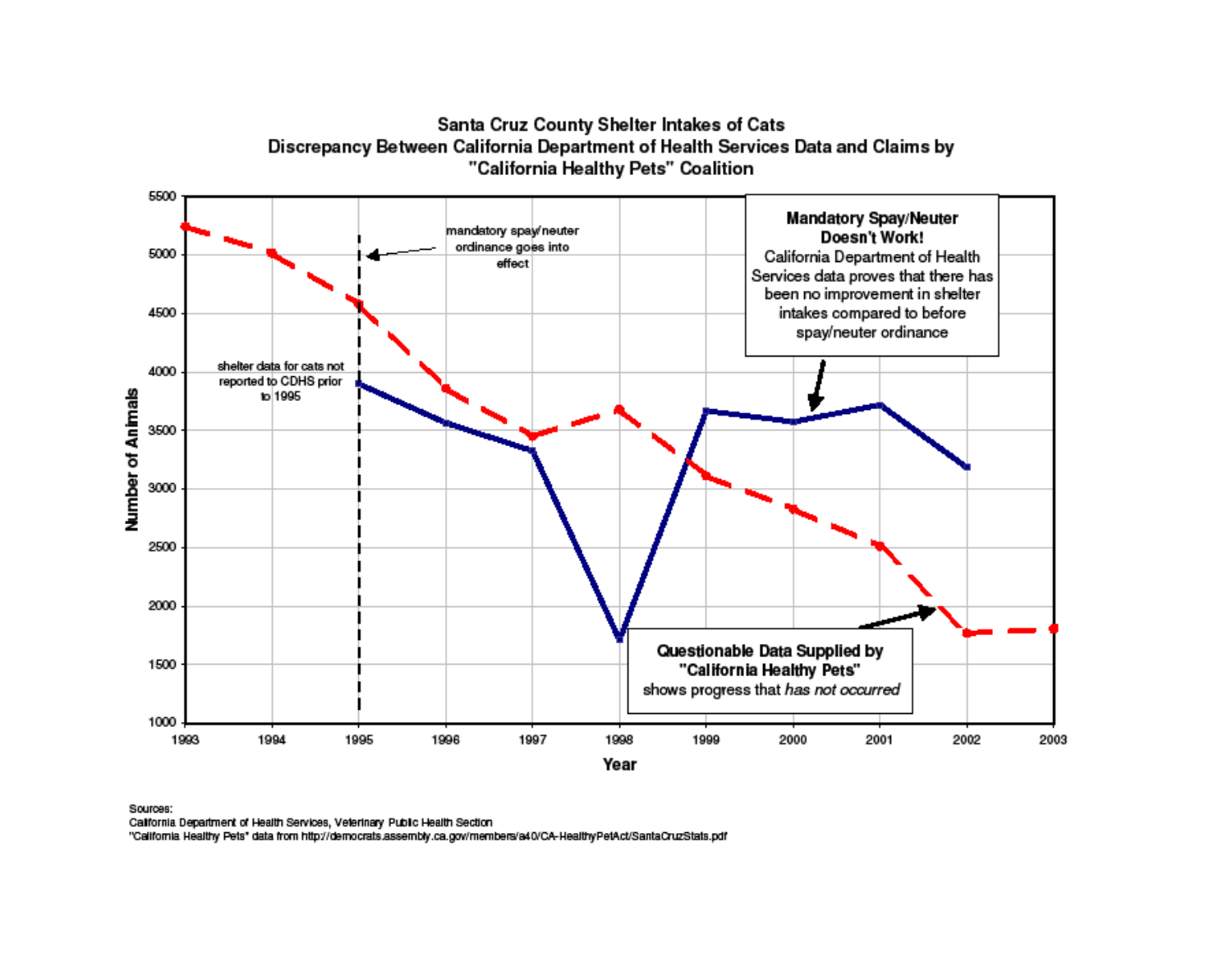## Dog and Cat Impounds in Santa Cruz County January 29, 2007



|                                                | 1993  | 1004  | 1995  | 1996       | 1997  | 1998  | 199   | 2000  | 2001  | 2002  | 2003  | 2004  |
|------------------------------------------------|-------|-------|-------|------------|-------|-------|-------|-------|-------|-------|-------|-------|
| Dogs entering Santa Cruz<br>shelters           | 3,293 | 3,309 | 3,247 | 3,070      | 2,817 | 2,693 | 2,415 | 2,359 | 2,162 | 1,546 | 1,403 | 1,503 |
| Percent of dogs entering<br>shelter euthanized | 30%   | 30%   | 28%   | 27%        | 20%   | 20%   | 18%   | 19%   | 16%   | 14%   | 16%   | 17%   |
| Dogs outhanized por 1,000<br>residents         | 4.9   | 4.9   | 4.4   | 4.0        | 27    | 2.5   | 20    | 2.1   | 1.6   | 1.0   | 1.0   |       |
|                                                |       |       |       |            |       |       |       |       |       |       |       |       |
| Cats entering Santa Cruz                       |       |       |       |            |       |       |       |       |       |       |       |       |
| shelters                                       | 5,245 | 5,016 | 4,578 | 3,861      | 3,451 | 3,682 | 3,113 | 2,830 | 2,511 | 1,769 | 1,805 | 2,165 |
| Percent of cats entering                       |       |       |       |            |       |       |       |       |       |       |       |       |
| shelter euthanized                             | 62%   | 60%   | 59%   | <b>52%</b> | 48%   | 41%   | 37%   | 36%   | 37%   | 31%   | 45%   | 49%   |
| Cats outhanized per 1,000                      |       |       |       |            |       |       |       |       |       |       |       |       |
| residents                                      | 16.3  | 14.8  | 13.2  | 9.8        | 8.0   | 7.3   | 5.5   | 4.8   | 4.4   | 2.5   | 3.8   | 4.9   |

**CALIFORNIA HEALTHY PETS ACT** 

www.cahoalthypots.com<br>judio@cahoalthypots.com

Note: Service for the City of Watsonville (pop 50,000) was established late in 2004. During the entire service period, the City of Capitola (pop 10,000) had not adopted the provisions of the County S/N ordinance. Total service area population from 1993 to 2004 grew from 200,850 to 211,000 people.

The Impound data labeled Dogs entering Santa Cruz Shelters and Cats Entering Santa Cruz Shelters and corresponding graph contains questionable data. It does not match Santa Cruz County Impound data reported, by law, to the CDHS-VPHS.